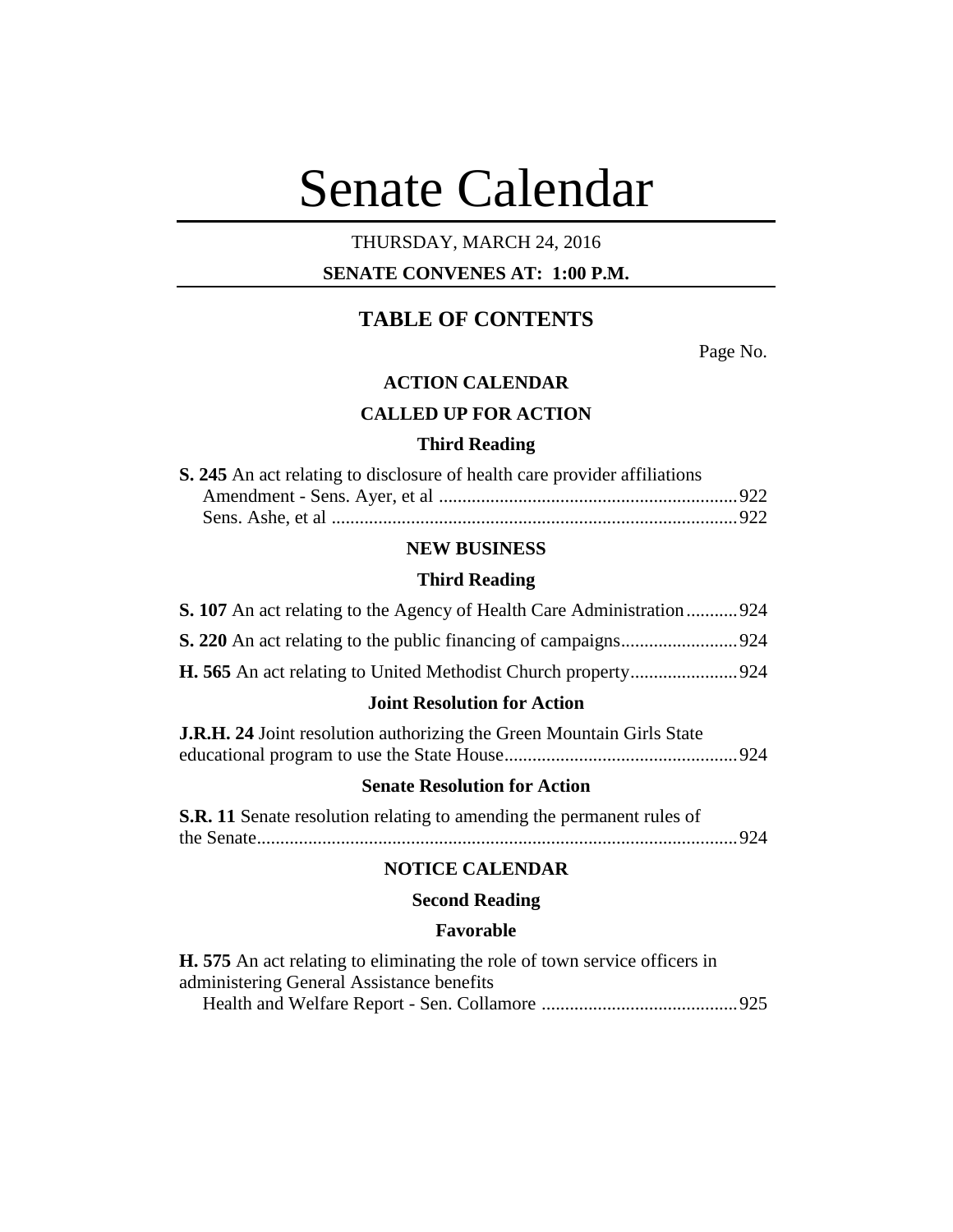| <b>H. 625</b> An act relating to extending the exemption from encumbrance on title     |
|----------------------------------------------------------------------------------------|
| of properties subject to a pretransition stormwater permit                             |
|                                                                                        |
| <b>Favorable with Proposal of Amendment</b>                                            |
| <b>H. 248</b> An act relating to miscellaneous revisions to the air pollution statutes |
| <b>H.</b> 538 An act relating to captive insurance companies                           |
| <b>CONCURRENT RESOLUTIONS FOR NOTICE</b>                                               |
| S.C.R. 40 (For text of Resolution, see Addendum to Senate Calendar for                 |

| H.C.R. 287-301 (For text of Resolutions, see Addendum to House Calendar) |  |
|--------------------------------------------------------------------------|--|
|                                                                          |  |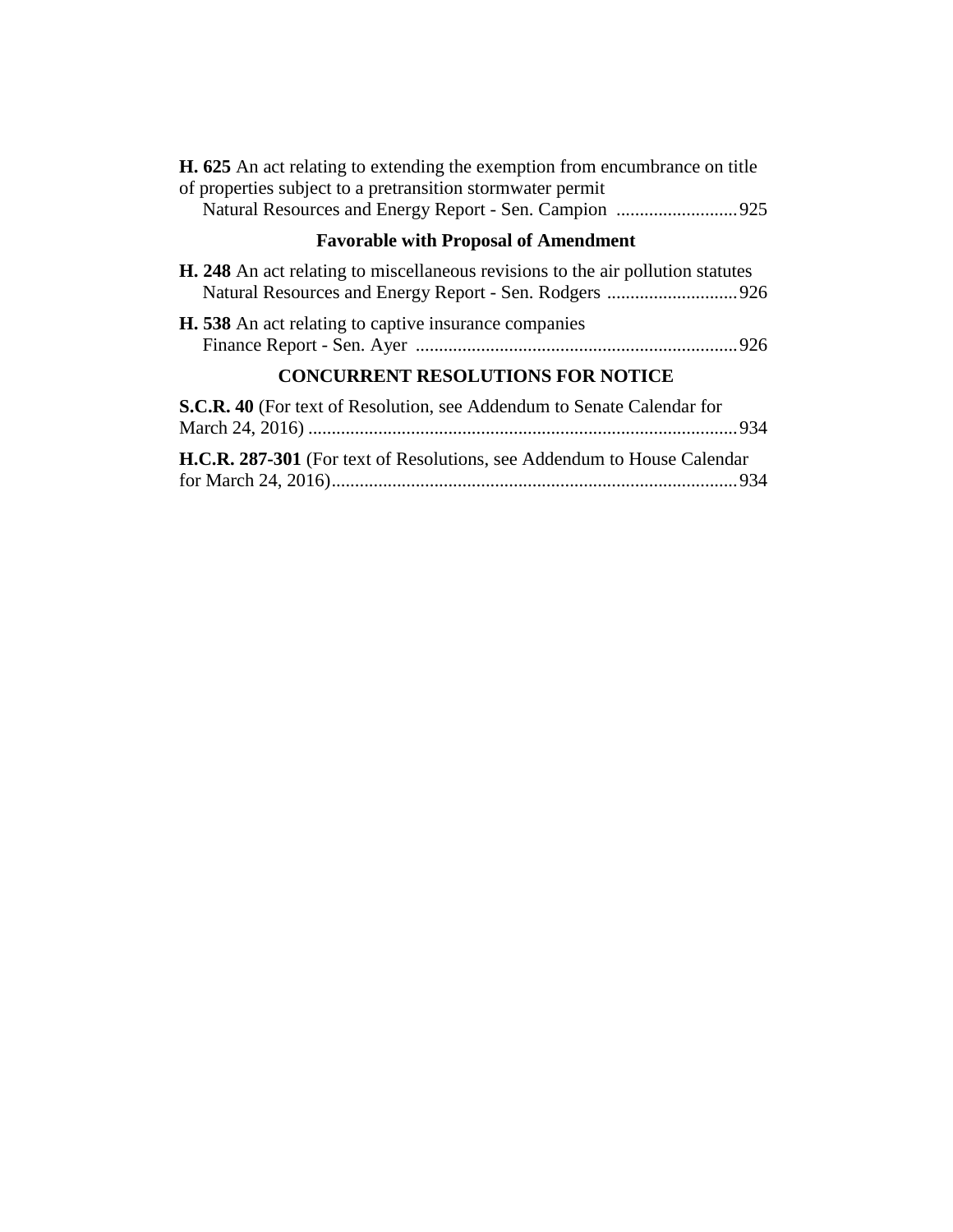#### **ORDERS OF THE DAY**

#### **ACTION CALENDAR**

## **CALLED UP FOR ACTION**

#### **Third Reading**

## **S. 245.**

An act relating to disclosure of health care provider affiliations.

## **Amendment to S. 245 to be offered by Senators Ayer, Ashe, Collamore, Lyons, Pollina, and Sirotkin before Third Reading**

Senators Ayer, Ashe, Collamore, Lyons, Pollina, and Sirotkin move to amend the bill by adding a new section to be Sec. 2 to read as follows:

Sec. 2. 18 V.S.A. § 9405c is added to read:

## § 9405c. NOTICE OF AFFILIATION

(a) Each hospital shall provide notice to the Office of the Attorney General at least 90 days or as soon as practicable prior to the effective date of a transaction that will result in a new affiliation between the hospital and one or more health care providers or between the hospital and a group medical practice. The notice shall include at least the following information:

(1) the name and address of the hospital acquiring the provider, providers, or group medical practice and contact information for a representative of the hospital;

(2) the name and address of the provider, providers, or group medical practice being acquired and contact information for a representative of the provider, providers, or practice.

(b) Information provided to the Office of the Attorney General pursuant to this section is exempt from public inspection and copying under the Public Records Act and shall be kept confidential except to the extent necessary to allow the Office to perform an inquiry into potentially anticompetitive practices.

And by renumbering the existing Sec. 2, effective date, to be Sec. 3.

## **Amendment to S. 245 to be offered by Senators Ashe, Sirotkin, and Zuckerman before Third Reading**

Senators Ashe, Sirotkin, and Zuckerman move to amend the bill by striking out Sec. 2, effective date, in its entirety and inserting in lieu thereof the following: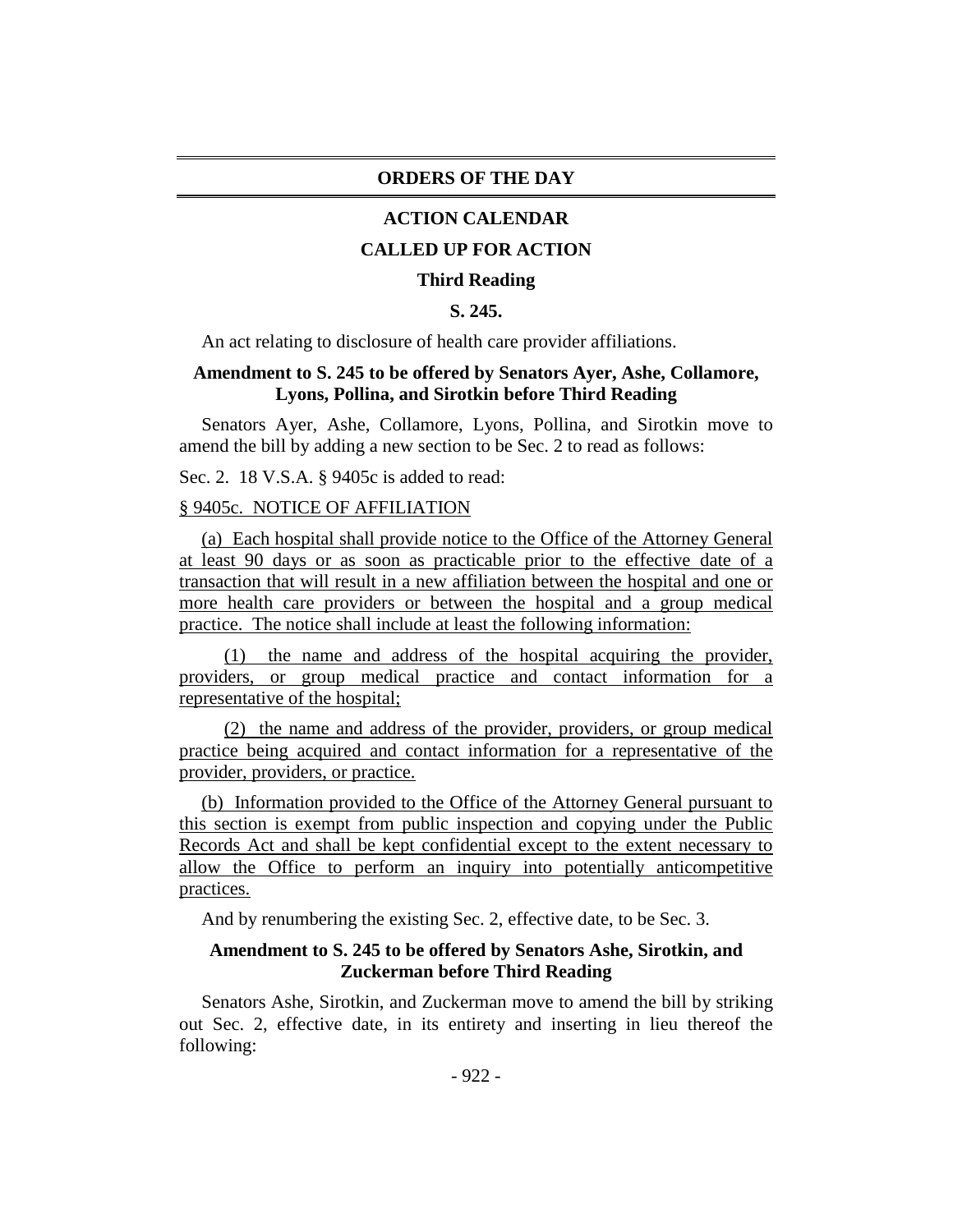Sec. 2. 33 V.S.A. § 1905a is added to read:

# § 1905a. MEDICAID REIMBURSEMENTS TO CERTAIN OUTPATIENT PROVIDERS

(a) The Department of Vermont Health Access shall not increase a provider's Medicaid reimbursement rates for outpatient medical services provided at an off-campus outpatient department of a hospital as a result of the provider's transfer to or acquisition by the hospital.

(b) As used in this section, "off-campus" means a facility located more than 250 yards from the main hospital campus.

## Sec. 3. PROVIDER REIMBURSEMENT; REPORT

The Green Mountain Care Board shall consider the advisability and feasibility of expanding to commercial health insurers the prohibition on increased reimbursement rates for health care providers newly transferred to or acquired by a hospital as described in Sec. 2 of this act. On or before December 1, 2016, the Green Mountain Care Board shall report its findings and recommendations to the House Committee on Health Care and the Senate Committees on Health and Welfare and on Finance, including its recommendations for the process and timing of implementation of the reimbursement restrictions.

## Sec. 4. REDUCING PAYMENT DIFFERENTIALS; GUIDANCE AND IMPLEMENTATION; REPORT

(a) On or before July 15, 2016, the Green Mountain Care Board shall provide to the Health Reform Oversight Committee, the House Committee on Health Care, and the Senate Committees on Health and Welfare and on Finance a copy of each implementation plan for providing fair and equitable reimbursement amounts for professional services provided by academic medical centers and by other professionals, as required to be developed by health insurers pursuant to 2015 Acts and Resolves No. 54, Sec. 23(b), as amended by this act.

(b) No later than 30 days following the Board's review of each implementation plan pursuant to 2015 Acts and Resolves No. 54, Sec. 23(b) but in no event later than December 1, 2016, the Board shall report to the Health Reform Oversight Committee, the House Committee on Health Care, and the Senate Committees on Health and Welfare and on Finance on its progress toward achieving fair and equitable reimbursement amounts for professional services provided by academic medical centers and by other professionals, without increasing health insurance premiums or public funding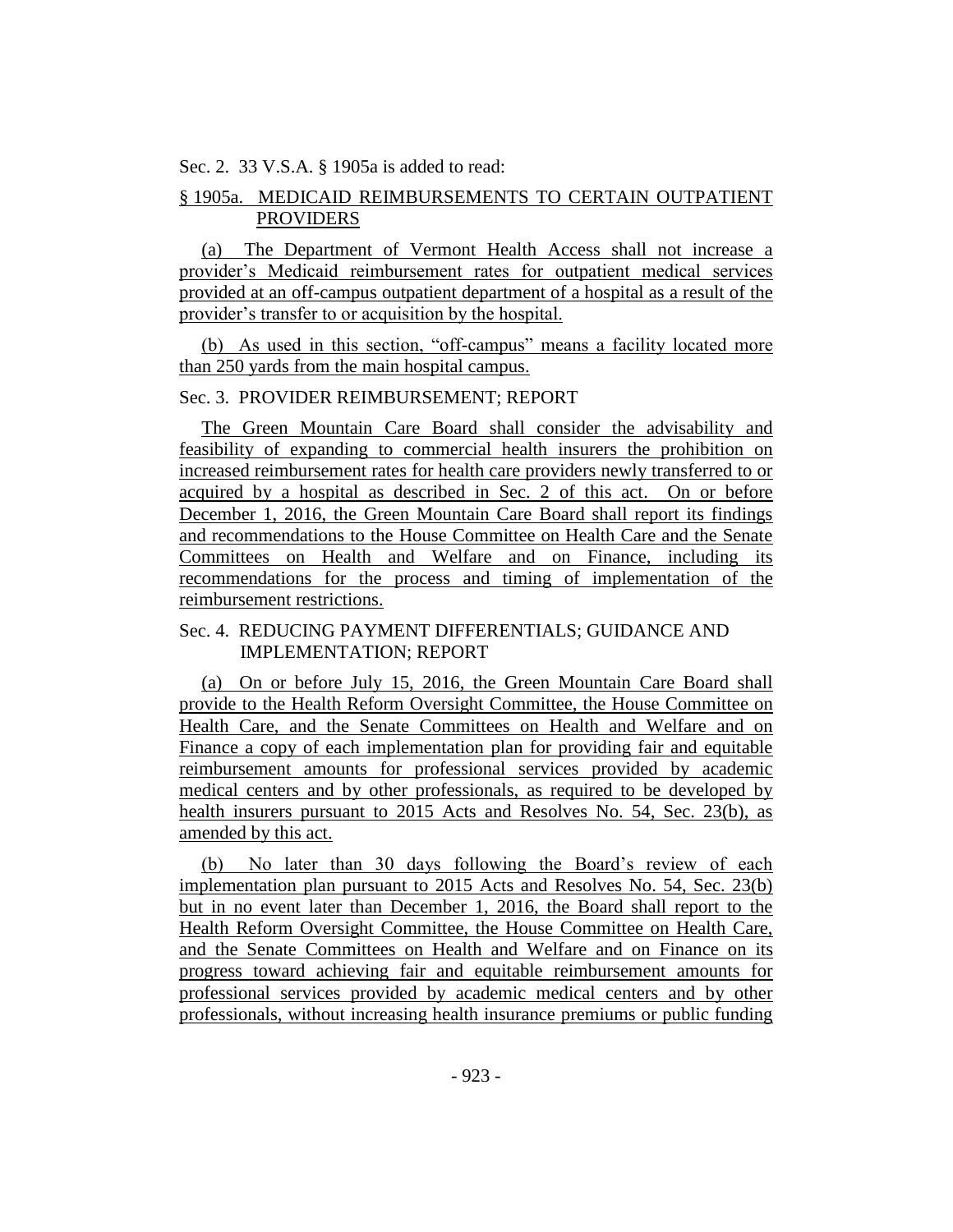of health care, as required by 2015 Acts and Resolves No. 54, Sec. 23(b), as amended by this act.

Sec. 5. EFFECTIVE DATES

(a) Sec. 1 (notice to patients of new affiliation) shall take effect on July 1, 2016.

(b) Sec. 2 (33 V.S.A. § 1905a) shall take effect on July 1, 2016 and shall apply to all providers transferred to or acquired by a hospital on or after the date of passage of this act.

(c) Secs. 3 and 4 (Green Mountain Care Board reports) and this section shall take effect on passage.

#### **NEW BUSINESS**

#### **Third Reading**

#### **S. 107.**

An act relating to the Agency of Health Care Administration.

**S. 220.**

An act relating to the public financing of campaigns.

#### **H. 565.**

An act relating to United Methodist Church property.

#### **Joint Resolution for Action**

## **J.R.H. 24.**

Joint resolution authorizing the Green Mountain Girls State educational program to use the State House.

**PENDING QUESTION:** Shall the resolution be adopted in concurrence?

(For text of resolution, see Senate Journal of March 23, 2016, page 631.)

## **Senate Resolution for Action**

#### **S.R. 11.**

Senate resolution relating to amending the permanent rules of the Senate.

**PENDING QUESTION:** Shall the Senate adopt the resolution?

#### **Text of resolution:**

That the permanent rules of the Senate are amended as follows:

First: Senate Rule 102 is added to read: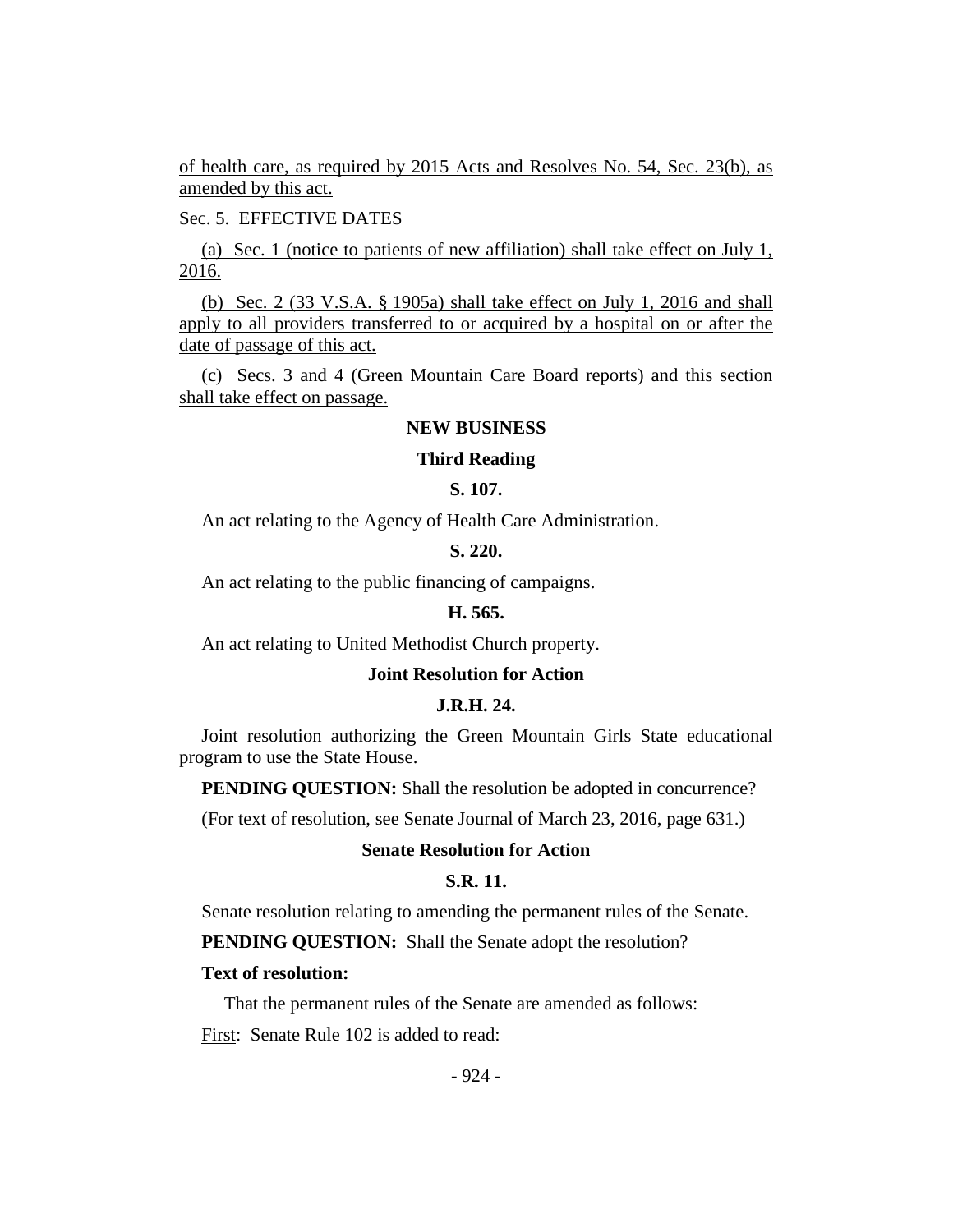102. Ethics: (Reserved)

Second: Senate Rule 103 is added to read:

103. Disclosure: (Reserved)

Third: Senate Rule 104 is added to read:

104. State House Interns/Employees/Assistants:

All State House interns, aides, employees and/or assistants of a Senator, whether paid or unpaid, shall complete and file with the Sergeant at Arms a form prepared by the Secretary disclosing their name, contact information and other pertinent information. Each Senator shall insure compliance of their State House interns, aides, employees and/or assistants with this rule.

## **NOTICE CALENDAR**

#### **Second Reading**

#### **Favorable**

#### **H. 575.**

An act relating to eliminating the role of town service officers in administering General Assistance benefits.

## **Reported favorably by Senator Collamore for the Committee on Health & Welfare.**

(Committee vote: 5-0-0)

(For House amendments, see House Journal of February 4, 2016, page 167)

## **H. 625.**

An act relating to extending the exemption from encumbrance on title of properties subject to a pretransition stormwater permit.

#### **Reported favorably by Senator Campion for the Committee on Natural Resources & Energy.**

(Committee vote: 4-0-1)

(For House amendments, see House Journal of February 16, 2016, page 209)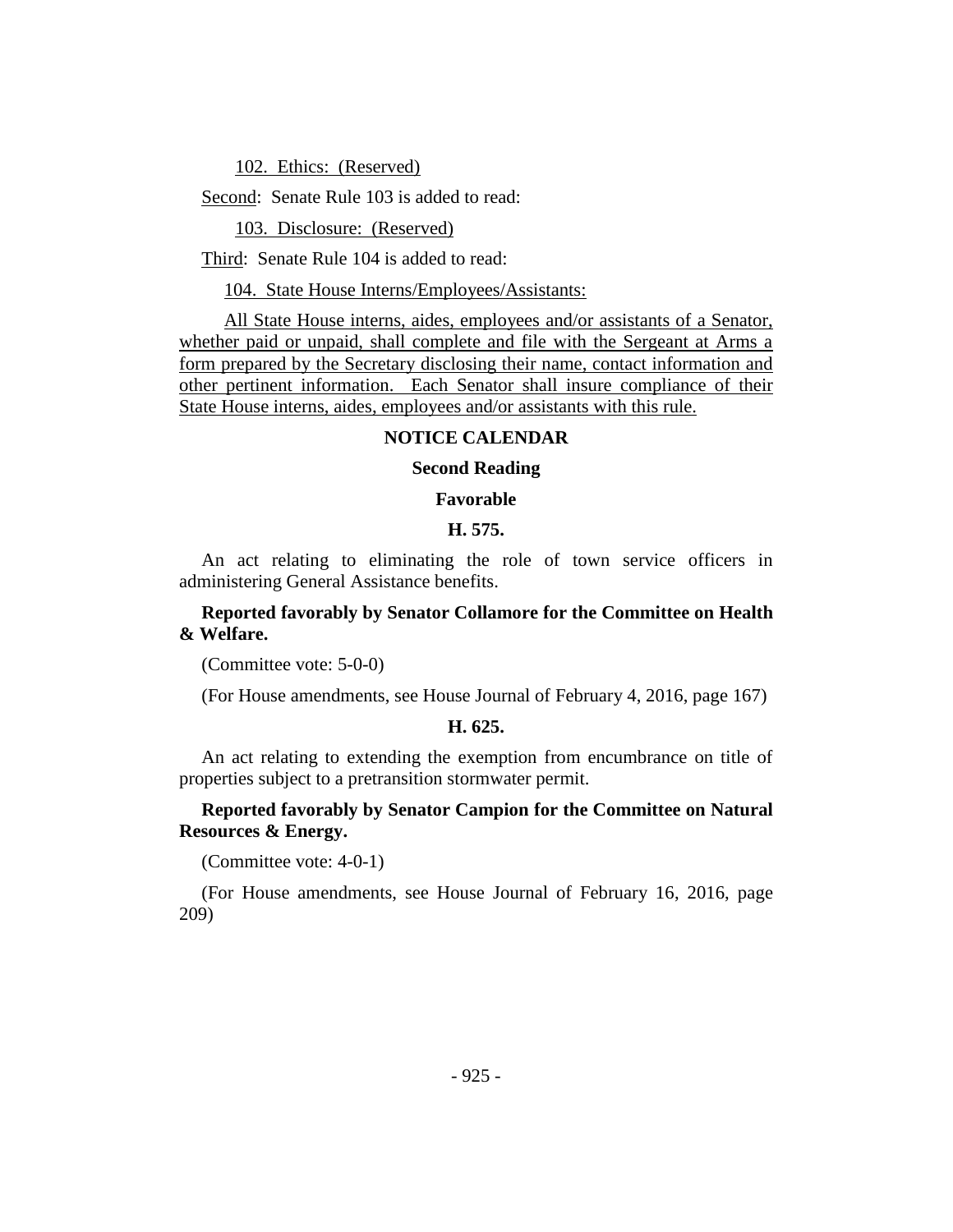#### **Favorable with Proposal of Amendment**

## **H. 248.**

An act relating to miscellaneous revisions to the air pollution statutes.

**Reported favorably with recommendation of proposal of amendment by Senator Rodgers for the Committee on Natural Resources & Energy.**

The Committee recommends that the Senate propose to the House to amend the bill as follows:

First: By striking out Sec. 1 in its entirety and inserting in lieu thereof:

Sec. 1. [Deleted.]

Second: By striking out Sec. 5 in its entirety and inserting in lieu thereof:

Sec. 5. 10 V.S.A. § 8003 is amended to read:

## § 8003. APPLICABILITY

(a) The Secretary may take action under this chapter to enforce the following statutes and rules, permits, assurances, or orders implementing the following statutes, and the Board may take such action with respect to subdivision (10) of this subsection:

\* \* \*

(26) 10 V.S.A. chapter 168, relating to the collection and disposal of primary batteries; and

(27) 10 V.S.A. chapter 123, relating to threatened and endangered species; and

(28) 30 V.S.A. § 255, relating to regional coordination to reduce greenhouse gases.

\* \* \*

(Committee vote: 4-0-1)

(No House amendments)

#### **H. 538.**

An act relating to captive insurance companies.

## **Reported favorably with recommendation of proposal of amendment by Senator Ayer for the Committee on Finance.**

The Committee recommends that the Senate propose to the House to amend the bill by striking out all after the enacting clause and inserting in lieu thereof the following: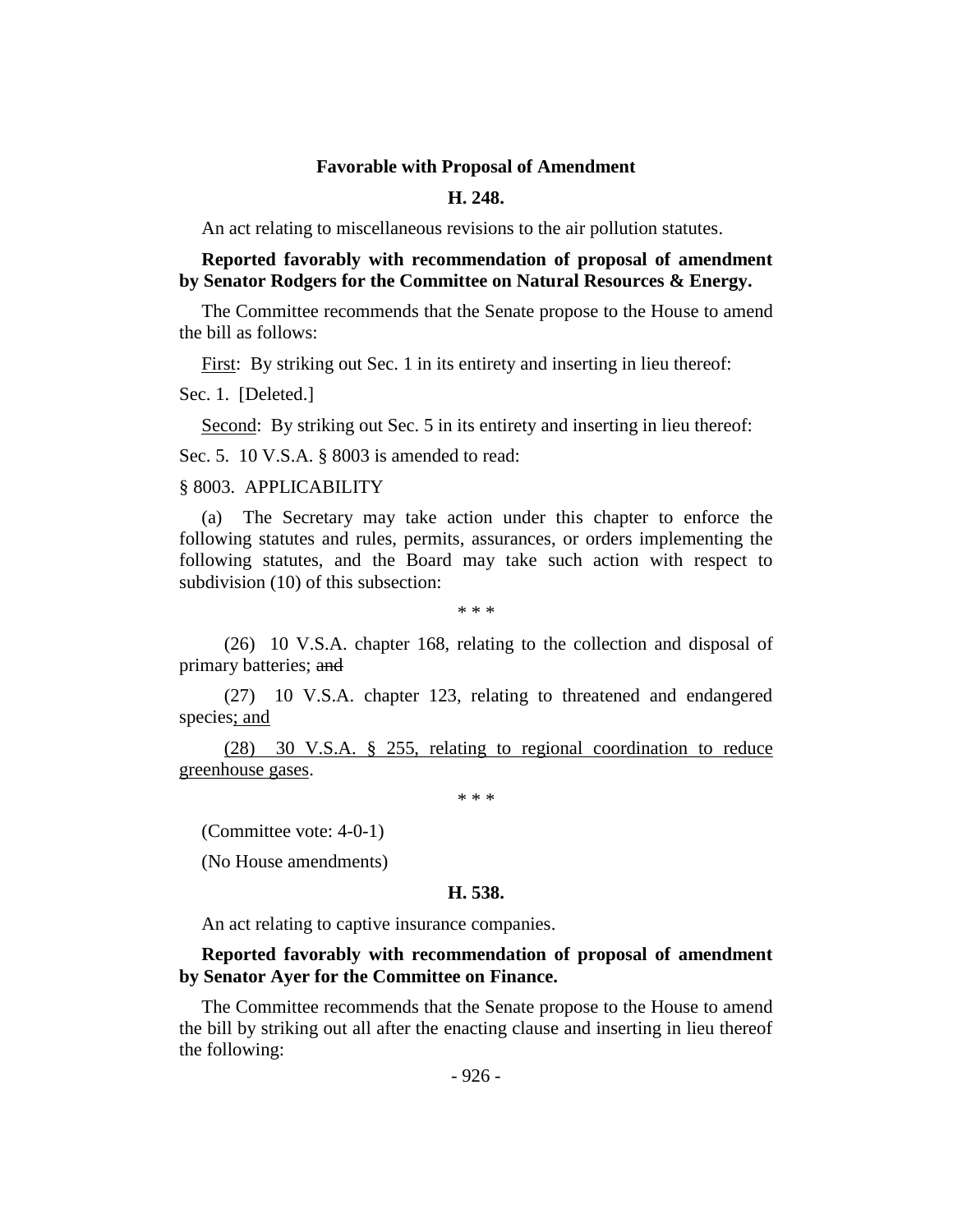\* \* \* Captive Insurance Company Reports and Statements \* \* \*

Sec. 1. 8 V.S.A. § 6007(c) is amended to read:

(c) Any pure captive insurance company, association captive insurance company, sponsored captive insurance company, or an industrial insured captive insurance company may make written application for filing the required report on a fiscal year-end. If an alternative reporting date is granted:

(1) the annual report is due 75 days after the fiscal year-end; and

(2) in order to provide sufficient detail to support the premium tax return, the pure captive insurance company, association captive insurance company, sponsored captive insurance company, or industrial insured captive insurance company shall file prior to March 15 of each year for each calendar year-end, pages 1, 2, 3, and 5 of the "Captive Annual Statement; Pure or Industrial Insured," "Vermont Captive Insurance Company Annual Report verified by oath of two of its executive officers.

\* \* \* Dormant Captive Insurance Companies \* \* \*

Sec. 2. 8 V.S.A. § 6024 is amended to read:

#### § 6024. DORMANT CAPTIVE INSURANCE COMPANIES

(a) As used in this section, unless the context requires otherwise, "dormant captive insurance company" means a pure captive insurance company which, sponsored captive insurance company, or industrial insured captive insurance company that has:

#### (1) at no time, insured controlled unaffiliated business;

(2) ceased transacting the business of insurance, including the issuance of insurance policies; and

 $\left(\frac{3}{2}\right)$  no remaining liabilities associated with insurance business transactions, or insurance policies issued prior to the filing of its application for a certificate of dormancy under this section.

(b) A pure captive insurance company domiciled in Vermont which that meets the criteria of subsection (a) of this section may apply to the Commissioner for a certificate of dormancy. The certificate of dormancy shall be subject to renewal every five years and shall be forfeited if not renewed within such time.

(c) A dormant captive insurance company which that has been issued a certificate of dormancy shall:

\* \* \*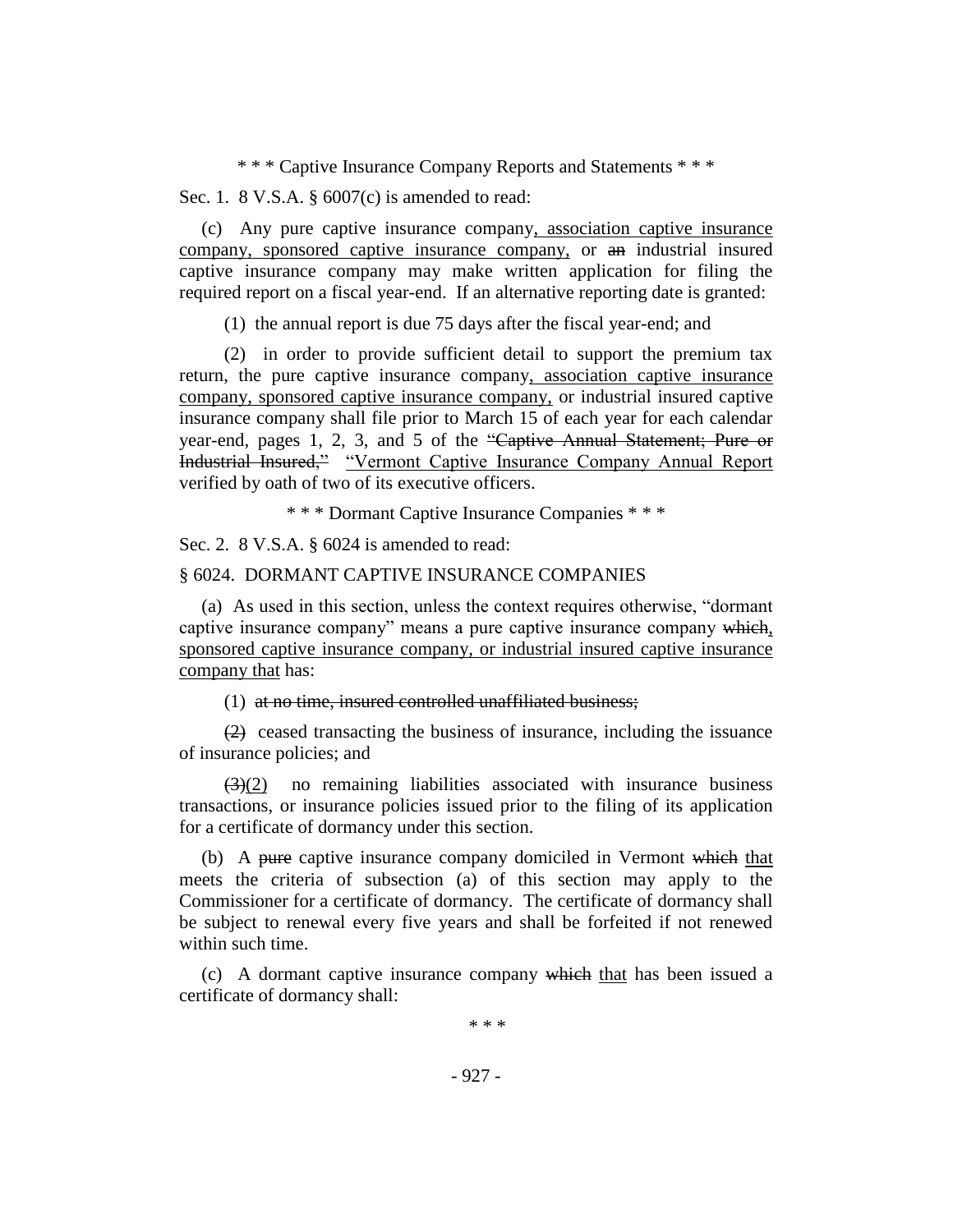\* \* \* Protected Cells; Conversion; Sale; Assignment; Transfer \* \* \*

Sec. 3. 8 V.S.A. § 6034b is added to read:

# § 6034b. PROTECTED CELL CONVERSION INTO AN INCORPORATED PROTECTED CELL

(a) Subject to the prior written approval of the Commissioner, on application of the sponsor and with the prior consent of each participant of the affected protected cell or as otherwise permitted pursuant to a participation agreement, a sponsored captive insurance company or a sponsored captive insurance company licensed as a special purpose financial insurance company may convert a protected cell into an incorporated protected cell pursuant to the provisions of section 6034a of this title, without affecting the protected cell's assets, rights, benefits, obligations, and liabilities.

(b) Any such conversion shall be deemed for all purposes to be a continuation of the protected cell's existence together with all of its assets, rights, benefits, obligations, and liabilities, as an incorporated protected cell of the sponsored captive insurance company or sponsored captive insurance company licensed as a special purpose financial insurance company, as applicable. Any such conversion shall be deemed to occur without any transfer or assignment of any such assets, rights, benefits, obligations, or liabilities and without the creation of any reversionary interest in, or impairment of, any such assets, rights, benefits, obligations, and liabilities.

Sec. 4. 8 V.S.A. § 6034c is added to read:

# § 6034c. SALE, TRANSFER, OR ASSIGNMENT OF PROTECTED **CELLS**

(a) Subject to the prior written approval of the Commissioner, on application of the sponsor and with the prior consent of each participant of the affected protected cell or as otherwise permitted pursuant to a participation agreement, or the consent of the affected incorporated protected cell, a sponsored captive insurance company or a sponsored captive insurance company licensed as a special purpose financial insurance company may sell, transfer, assign, and otherwise convey a protected cell or incorporated protected cell together with all of the protected cell's assets, rights, benefits, obligations, and liabilities to a new or existing sponsored captive insurance company or sponsored captive insurance company licensed as a special purpose financial insurance company, pursuant to a plan or plans of operation approved by the Commissioner.

(b) Any such sale, transfer, assignment, or conveyance shall be deemed for all purposes to be a continuation of the protected cell's existence together with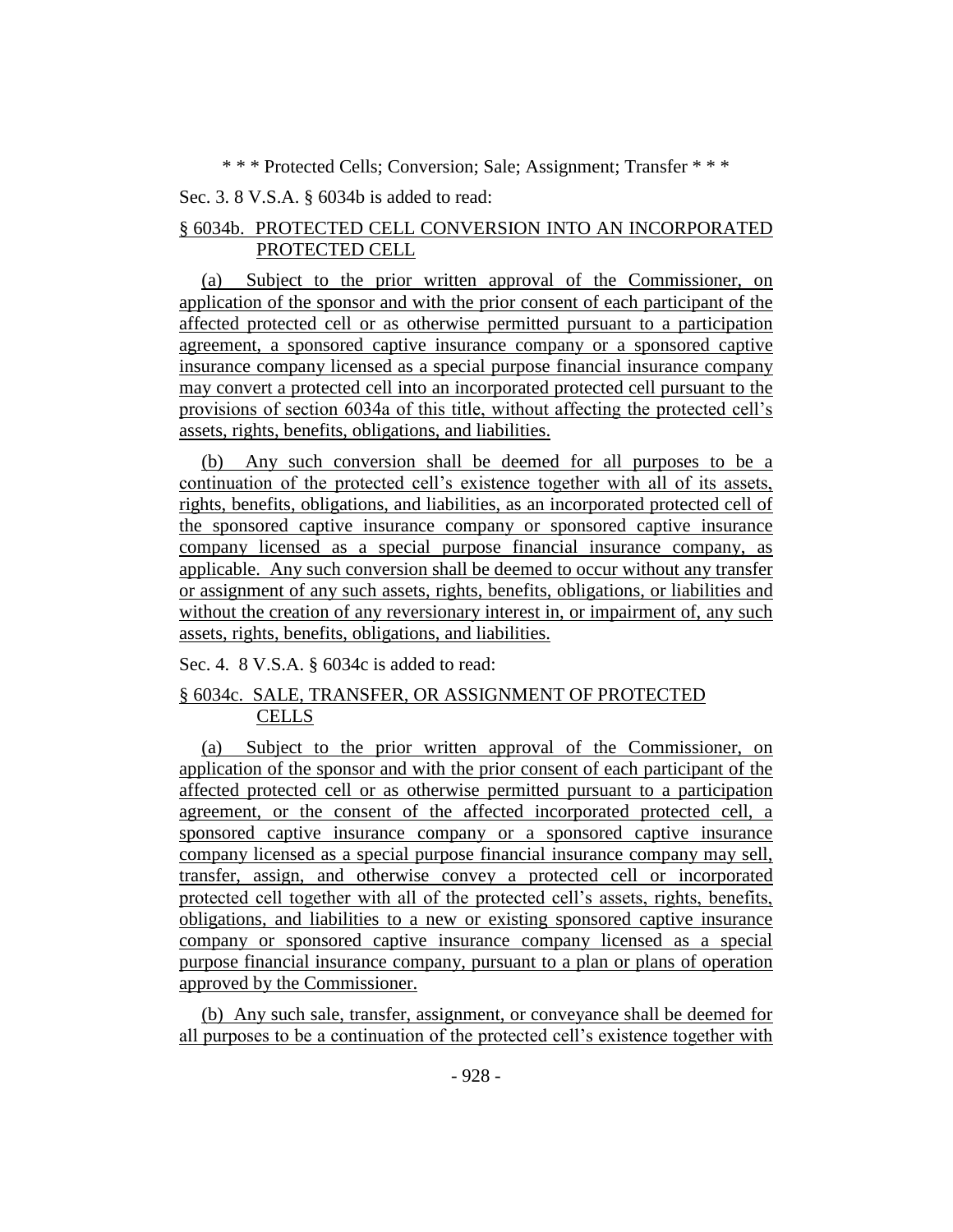all of its assets, rights, benefits, obligations, and liabilities, as a protected cell of the transferee.

(c) Any such sale, transfer, assignment, or conveyance shall not be construed to limit any rights or protections applicable to the transferred protected cell or incorporated protected cell and the transferor sponsored captive insurance company or sponsored captive insurance company licensed as a special purpose financial insurance company under this subchapter or under section 6048n of this title, as applicable, that existed immediately prior to any such sale, transfer, assignment, or conveyance.

Sec. 5. 8 V.S.A. § 6034d is added to read:

#### § 6034d. PROTECTED CELL CONVERSION

(a)(1) Subject to the prior written approval of the Commissioner, on application of the sponsor and with the prior consent of each participant of the affected protected cells or as otherwise permitted pursuant to a participation agreement and the consent of each affected incorporated protected cell, a sponsored captive insurance company or a sponsored captive insurance company licensed as a special purpose financial insurance company may convert one or more protected cells or incorporated protected cells into a:

(A) single protected cell or incorporated protected cell;

(B) new sponsored captive insurance company;

(C) new sponsored captive insurance company licensed as a special purpose financial insurance company;

(D) new special purpose financial insurance company;

(E) new pure captive insurance company;

(F) new risk retention group;

(G) new industrial insured captive insurance company; or

(H) new association captive insurance company.

(2) Any such conversion shall be subject to section 6031 and subchapters 1 and 4 of this title, as applicable, as well as to a plan or plans of operation approved by the Commissioner, without affecting any protected cell's or incorporated protected cell's assets, rights, benefits, obligations, and liabilities.

(b) Any such conversion shall be deemed for all purposes to be a continuation of each such protected cell's or incorporated protected cell's existence together with all of its assets, rights, benefits, obligations, and liabilities, as a new protected cell or incorporated protected cell, a licensed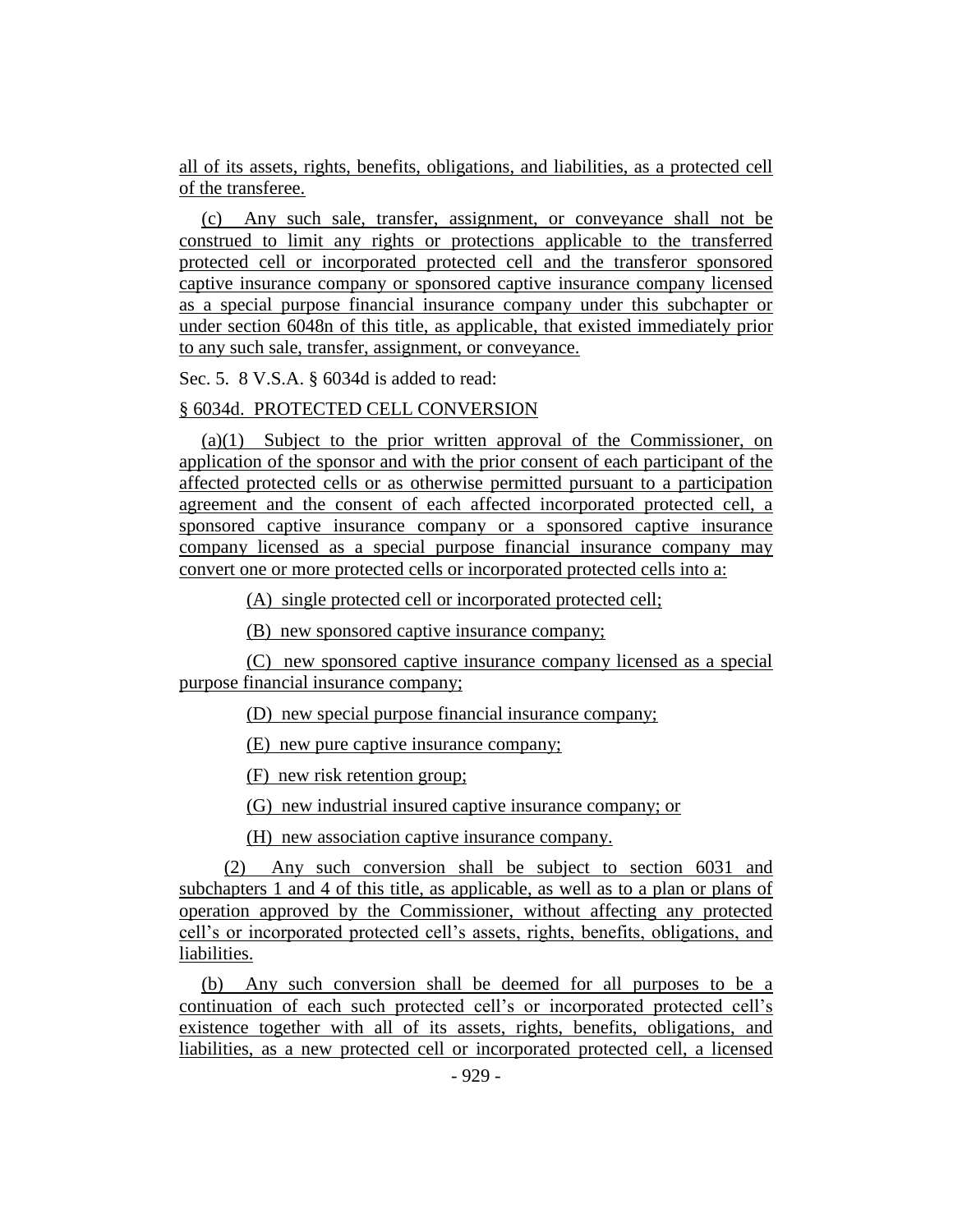sponsored captive insurance company, a sponsored captive insurance company licensed as a special purpose financial insurance company, a special purpose financial insurance company, a pure captive insurance company, a risk retention group, an industrial insured captive insurance company, or an association captive insurance company, as applicable. Any such conversion shall be deemed to occur without any transfer or assignment of any such assets, rights, benefits, obligations, or liabilities and without the creation of any reversionary interest in, or impairment of, any such assets, rights, benefits, obligations, and liabilities.

(c) Any such conversion shall not be construed to limit any rights or protections applicable to any converted protected cell or incorporated protected cell and such sponsored captive insurance company or sponsored captive insurance company licensed as a special purpose financial insurance company under this subchapter or under subchapter 4 of this title, as applicable, that existed immediately prior to the date of any such conversion.

\* \* \* Risk Retention Groups; Governance Standards \* \* \*

Sec. 6. 8 V.S.A. § 6052(g) is amended to read:

(g) This subsection establishes governance standards for a risk retention group.

(1) As used in this subsection:

(A) "Board of directors" or "board" means the governing body of a risk retention group elected by risk retention group members to establish policy, elect or appoint officers and committees, and make other governing decisions.

(B) "Director" means a natural person designated in the articles of the risk retention group or designated, elected, or appointed by any other manner, name, or title to act as a director member of the governing body of the risk retention group.

(C) "Independent director" means a director who does not have a material relationship with the risk retention group. A person that is a direct or indirect owner of or subscriber in the risk retention group - or is an officer, director, or employee of such an owner and insured, unless some other position of such officer, director, or employee constitutes a "material relationship" - as contemplated under subdivision  $3901(a)(4)(E)(ii)$  of the federal Liability Risk Retention Act, is considered to be "independent." A director has a material relationship with a risk retention group if he or she, or a member of his or her immediate family: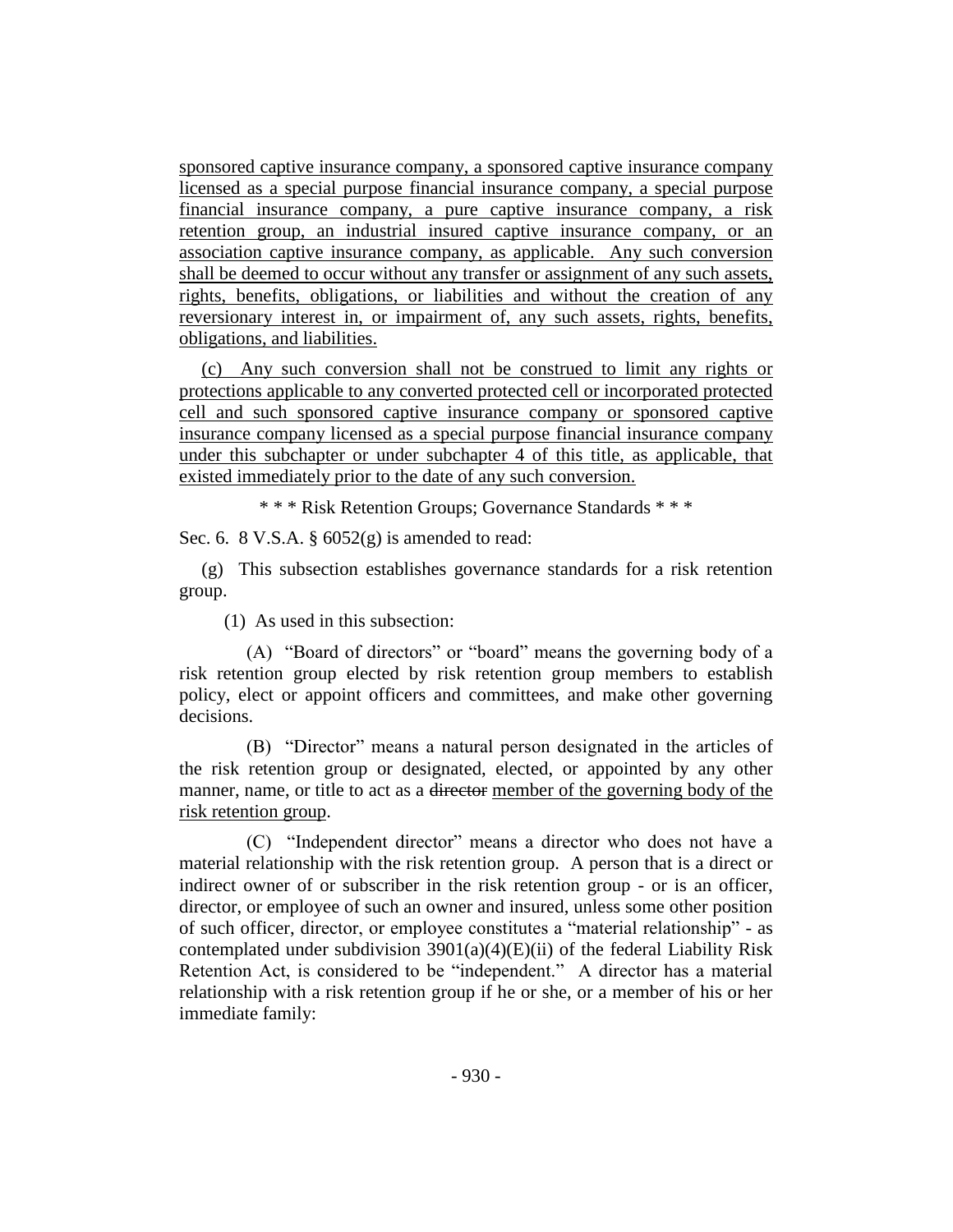(i) In any 12-month period, receives from the risk retention group, or from a consultant or service provider to the risk retention group, compensation or other item of value in an amount equal to or greater than five percent of the risk retention group's gross written premium or two percent of the risk retention group's surplus, as measured at the end of any fiscal quarter falling in such 12-month period, whichever is greater. This provision also applies to compensation or items of value received by any business with which the director is affiliated. Such material relationship shall continue for one year after the item of value is received or the compensation ceases or falls below the threshold established in this subdivision, as applicable.

(ii) Has a relationship with an auditor as follows: Is affiliated with or employed in a professional capacity by a current or former internal or external auditor of the risk retention group. Such material relationship shall continue for one year after the affiliation or employment ends.

(iii) Has a relationship with a related entity as follows: Is employed as an executive officer of another company whose board of directors includes executive officers of the risk retention group, unless a majority of the membership of such other company's board of directors is the same as the membership of the board of directors of the risk retention group. Such material relationship shall continue until the employment or service ends.

(D) "Material service provider" includes a captive manager, auditor, accountant, actuary, investment advisor, attorney, managing general underwriter, or other person responsible for underwriting, determination of rates, premium collection, claims adjustment or settlement, or preparation of financial statements, whose aggregate annual contract fees are equal to or greater than five percent of the risk retention group's annual gross written premium or two percent of its surplus, whichever is greater. It does not mean defense counsel retained by a risk retention group, unless his or her annual fees are have been equal to or greater than five percent of a risk retention group's annual gross premium or two percent of its surplus, whichever is greater, during three or more of the previous five years.

(2) The board shall have a majority of independent directors. The board of directors shall determine whether a director is independent; review such determinations annually; and maintain a record of the determinations, which shall be provided to the Commissioner promptly, upon request. The board shall have a majority of independent directors. If the risk retention group is reciprocal, then the attorney-in-fact is required to adhere to the same standards regarding independence as imposed on the risk retention group's board of directors If the Commissioner disagrees with the board's determination regarding independence, the board, within six months, shall take such actions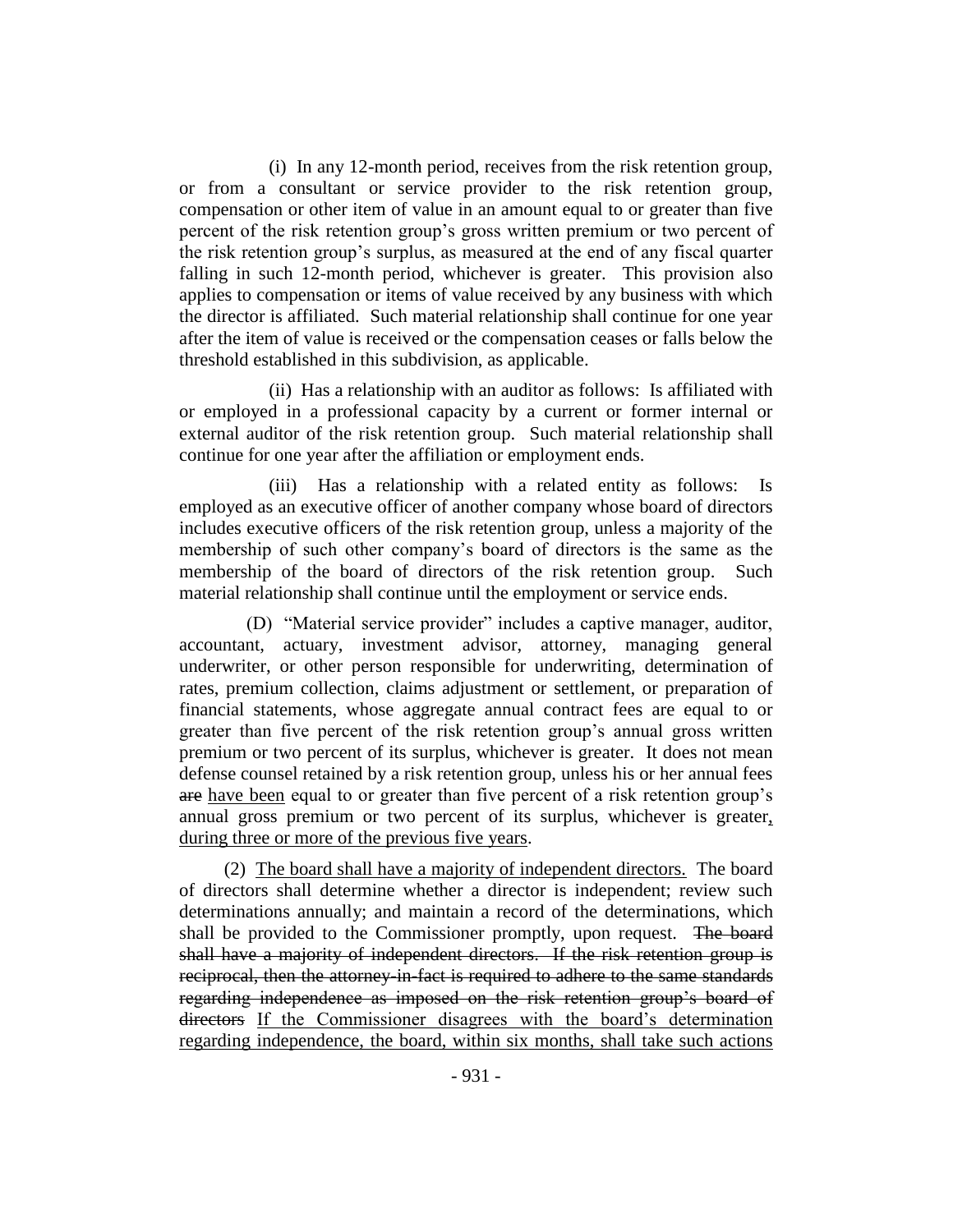as are necessary in order to obtain written confirmation from the Commissioner that the board meets the independence requirements set forth in this subdivision (1)(C) of this subsection.

(3) The term of any material service provider contract entered into with a risk retention group shall not exceed five years. The contract, or its renewal, requires approval of a majority of the risk retention group's independent directors. The board of directors has the right to terminate a contract at any time for cause after providing adequate notice, as defined in the terms of the contract.

(4) A risk retention group shall not enter into a material service provider contract without the prior written approval of the Commissioner.

(5) A risk retention group's plan of operation business plan shall include written policies approved by its board of directors requiring the board to:

(A) provide evidence of ownership interest to each risk retention group member;

(B) develop governance standards applicable to the risk retention group;

(C) oversee the evaluation of the risk retention group's management, including the performance of its captive manager, managing general underwriter, or other person or persons responsible for underwriting, rate determination, premium collection, claims adjustment and settlement, or preparation of financial statements;

(D) review and approve the amount to be paid under a material service provider contract; and

(E) at least annually, review and approve:

(i) the risk retention group's goals and objectives relevant to the compensation of officers and material service providers;

(ii) the performance of officers and material service providers as measured against the risk retention group's goals and objectives;

(iii) the continued engagement of officers and material service providers.

(6) A risk retention group shall have an audit committee composed of at least three independent board members. A nonindependent board member may participate in the committee's activities, if invited to do so by the audit committee, but he or she shall not serve as a committee member. The Commissioner may waive the requirement of an audit committee if the risk retention group demonstrates to the Commissioner's satisfaction that having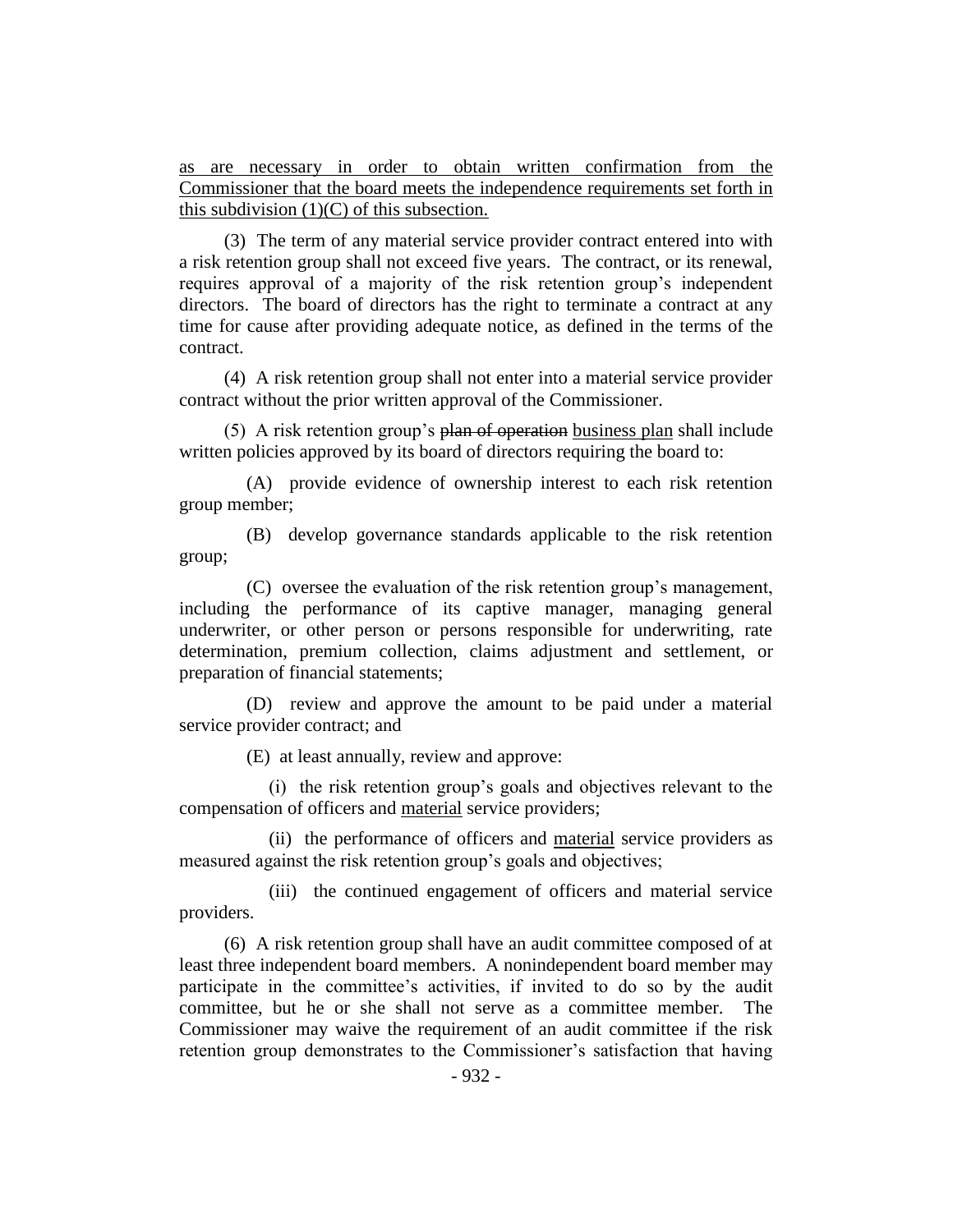such committee is impracticable and the board of directors is able to perform sufficiently the committee's responsibilities. The audit committee shall have a written charter defining its responsibilities, which shall include:

(A) assisting board oversight of the integrity of financial statements, compliance with legal and regulatory requirements, and qualifications, independence, and performance of the independent auditor or actuary;

(B) reviewing quarterly financial statements and annual and quarterly audited financial statements with management;

(C) reviewing annual audited financial statements with its independent auditor and, if it deems advisable, the risk retention group's quarterly financial statements as well;

(D) reviewing risk assessment and risk management policies;

(E) meeting with management, either directly or through a designated representative of the committee;

(F) meeting with independent auditors, either directly or through a designated representative of the committee;

(G) reviewing with the independent auditor any audit problems and management's response;

(H) establishing clear hiring policies applicable to the hiring of employees or former employees of the independent auditor by the risk retention group;

(I) requiring the independent auditor to rotate the lead audit partner having primary responsibility for the risk retention group's audit, as well as the audit partner responsible for reviewing that audit, so that neither individual performs audit services for the risk retention group for more than five consecutive fiscal years; and

(J) reporting regularly to the board of directors.

\* \* \*

\* \* \* Effective Date \* \* \*

Sec. 7. EFFECTIVE DATE

This act shall take effect on passage.

(Committee vote: 6-0-1)

(For House amendments, see House Journal for January 21, 2016, page 56)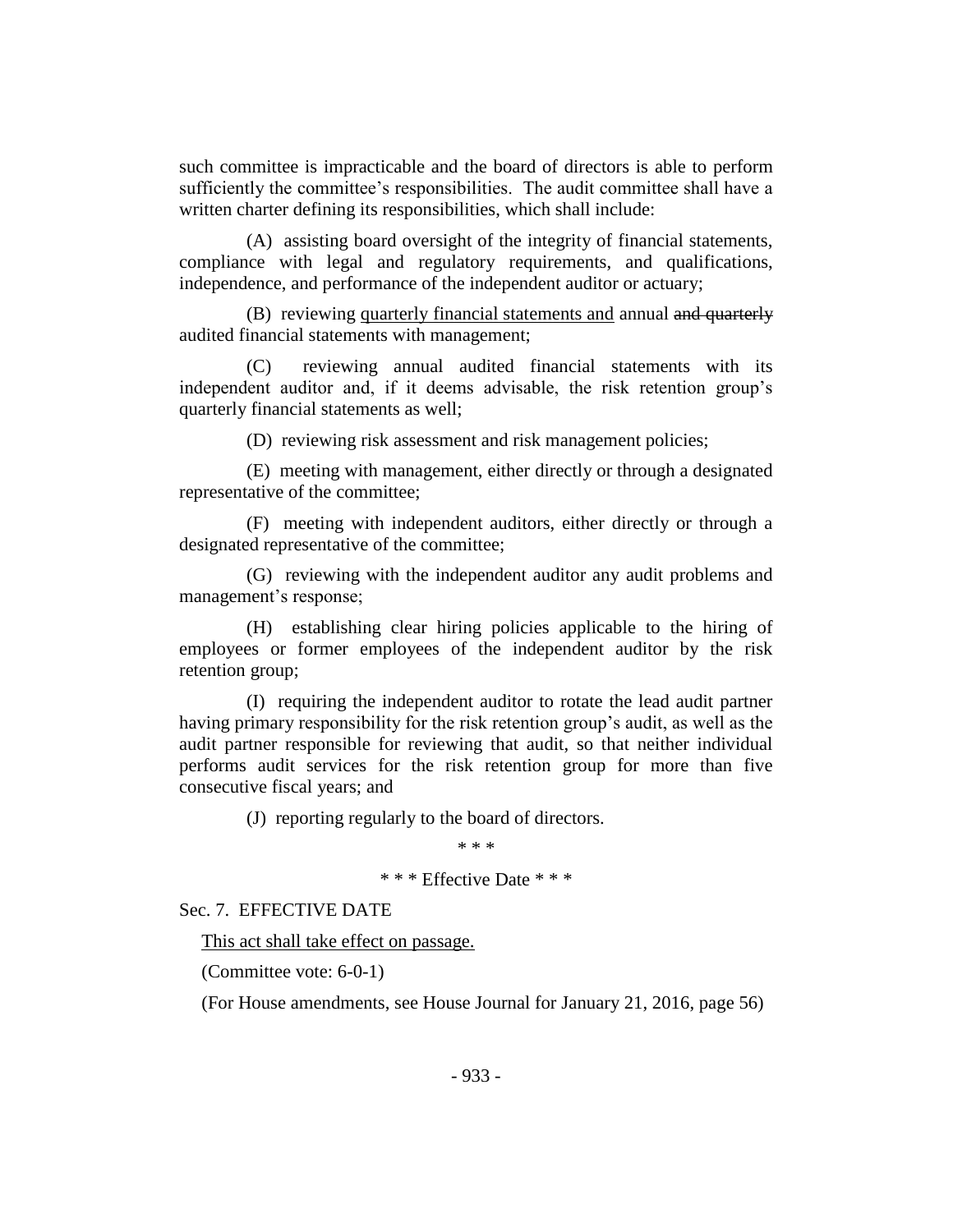#### **CONCURRENT RESOLUTIONS FOR NOTICE**

**S.C.R. 40** (For text of Resolutions, see Addendum to Senate Calendar for March 24, 2016)

**H.C.R. 287-301** (For text of Resolutions, see Addendum to House Calendar for March 24, 2016)

#### **CONFIRMATIONS**

The following appointments will be considered by the Senate, as a group, under suspension of the Rules, as moved by the President *pro tempore,* for confirmation together and without debate, by consent thereby given by the Senate. However, upon request of any senator, any appointment may be singled out and acted upon separately by the Senate, with consideration given to the report of the Committee to which the appointment was referred, and with full debate; and further, all appointments for the positions of Secretaries of Agencies, Commissioners of Departments, Judges, Magistrates, and members of the Public Service Board shall be fully and separately acted upon.

Kirstin Schoonover of Huntington – Superior Court Judge – By Sen. Benning for the Committee on Judiciary. (2/25/16)

Brian Valentine of Huntington – Magistrate Division Judge – By Sen. Nitka for the Committee on Judiciary. (3/9/16)

Mary Morrissey of Jericho – Superior Court Judge – By Sen. Ashe for the Committee on Judiciary. (3/9/16)

Christopher Cole of Richmond – Secretary of the Agency of Transportation – By Sen. Mazza for the Committee on Transportation. (3/16/16)

Michael R. Kainen of White River Junction – Superior Court Judge – By Sen. Sears for the Committee on Judiciary. (3/23/16)

Kevin Bourdon of Waltham – Member, Electricians Licensing Board – By Sen. Balint for the Committee on Econ. Dev., Housing and General Affairs. (3/11/16)

Hannah Sessions of Salisbury – Member, Vermont Housing and Conservation Board – By Sen. Balint for the Committee on Econ. Dev., Housing and General Affairs. (3/11/16)

Robert Williams of Poultney – Member, Electricians Licensing Board – By Sen. Mullin for the Committee on Econ. Dev., Housing and General Affairs. (3/15/16)